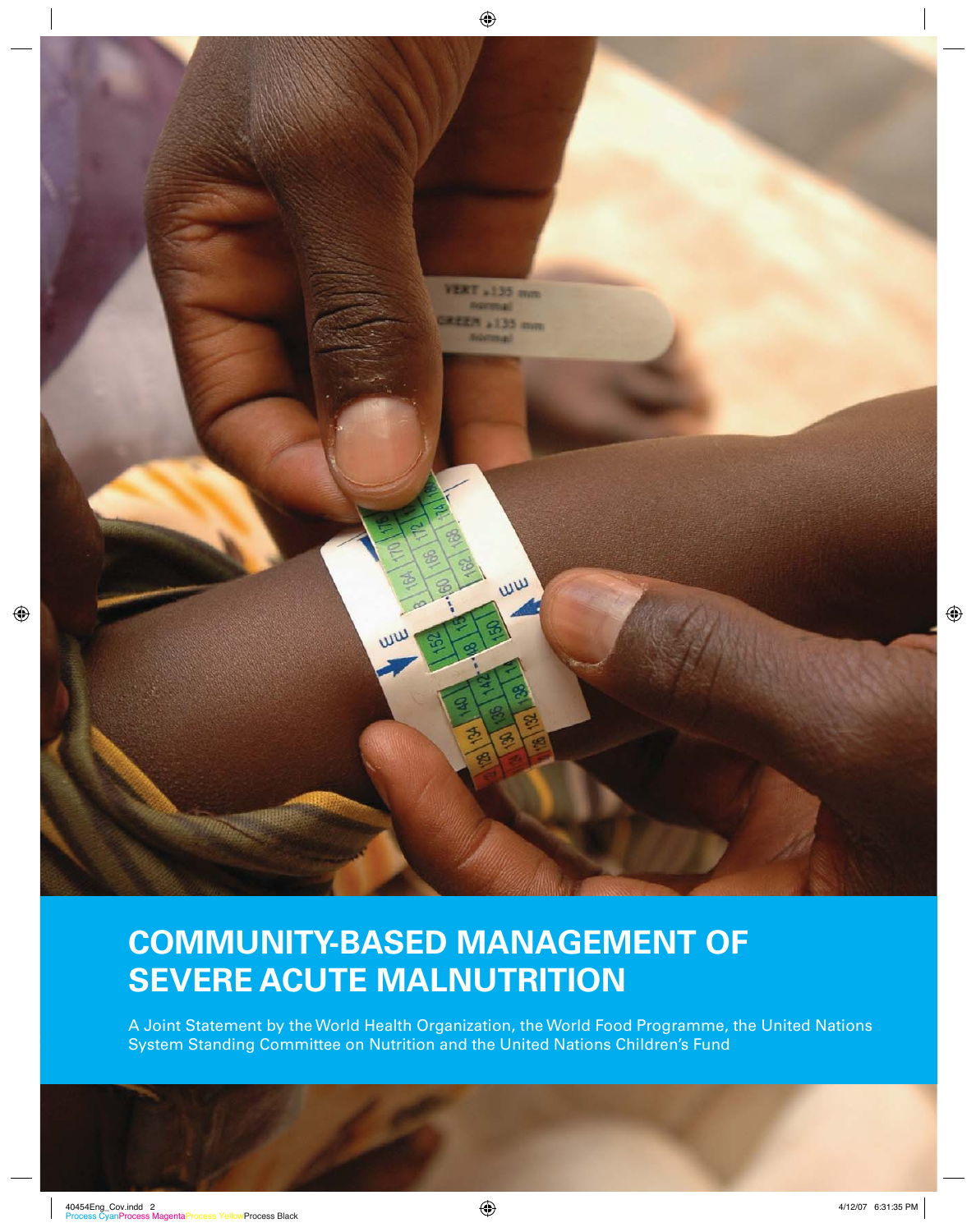Severe acute malnutrition remains a major killer of children under five years of age. Until recently, treatment has been restricted to facility-based approaches, greatly Imiting its coverage and impact. New evidence suggests, however, that large numbers of children with severe acute malnutrition can be treated in their communities without being admitted to a health facility or a therapeutic feeding centre.

The community-based approach involves timely detection of severe acute malnutrition in the community and provision of treatment for those without medical complications with ready-to-use therapeutic foods or other nutrient-dense foods at home. If properly combined with a facility-based approach for those malnourished children with medical complications and implemented on a large scale, community-based management of severe acute malnutrition could prevent the deaths of hundreds of thousands of children.

## **Nearly 20 million children under five suffer from severe acute malnutrition**

Severe acute malnutrition is defined by a very low weight for height (below -3 z scores $^{\rm 1}$  of the median WHO growth standards), by visible severe wasting, or by the presence of nutritional oedema. In children aged 6–59 months, an arm circumference less than 110 mm is also indicative of severe acute malnutrition. Globally, it is estimated that there are nearly 20 million children who are severely acutely malnourished.2 Most of them live in south Asia and in sub-Saharan Africa.

## **Severe acute malnutrition contributes to 1 million child deaths every year**

Using existing studies of case fatality rates in several countries, WHO has extrapolated mortality rates of children suffering from severe acute malnutrition. The mortality rates listed in the table at right reflect a 5–20 times higher risk of death compared to well-nourished children. Severe acute malnutrition can be a direct cause of child death, or it can act as an indirect cause by dramatically increasing the case fatality rate in children suffering from such common childhood illnesses as diarrhoea and pneumonia. Current estimates suggest that about 1 million children die every year from severe acute malnutrition.3

2,3 WHO is currently estimating the global number of children suffering from severe acute malnutrition and the number of deaths associated with the condition.

The large burden of child mortality due to severe acute malnutrition remains largely absent from the international health agenda, and few countries, even in high prevalence areas, have specific national policies aimed at addressing it comprehensively. With the addition of communitybased management to the existing facility-based approach, much more can now be done to address this important cause of child mortality.

## **Severe acute malnutrition in children can be identified in the community before the onset of complications**

Community health workers or volunteers can easily identify the children affected by severe acute malnutrition using simple coloured plastic

| Mortality of children with severe acute<br>malnutrition observed in longitudinal studies |                       |  |
|------------------------------------------------------------------------------------------|-----------------------|--|
| Country                                                                                  | <b>Mortality rate</b> |  |
| Congo, Democratic Republic of the                                                        | 21%                   |  |
| Bangladesh                                                                               | 20%                   |  |
| Senegal                                                                                  | 20%                   |  |
| Uganda                                                                                   | 12%                   |  |
| Yemen                                                                                    | 10%                   |  |
|                                                                                          |                       |  |

**Note**: For studies of less than 12 months, rate was adjusted for duration of follow-up.

**Sources**: *Congo, Democratic Republic of the*: Van Den Broeck, J., R. Eeckels and J. Vuylsteke, 'Influence of nutritional status on child mortality in rural Zaire', *The Lancet*, vol. 341, no. 8859, 12 June 1993, pp. 1491–1495; *Bangladesh*: Briend, A., B. Wojtyniak and M.G. Rowland, 'Arm circumference and other factors in children at high risk of death in rural Bangladesh', *The Lancet*, vol. 2, no. 8561, 1987, pp. 725–728; *Senegal*: Garenne, Michel, et al., 'Risques de décès associés à différents états nutritionnels chez l'enfant d'âge pré scolaire', Etude réalisée à Niakhar (Sénégal), 1983-1983, Paris: CEPED, 2000; *Uganda*: Vella, V., et al., 'Determinants of child nutrition and mortality in north-west Uganda', *Bulletin of the World Health Organization*, vol. 70, no. 5, 17 September 1992, pp. 637–643; *Yemen*: Bagenholm, G.C., and A.A. Nasher, 'Mortality among children in rural areas of the People's Democratic Republic of Yemen', *Annals of Tropical Paediatrics*, vol. 9, no. 2, June 1989, pp. 75–81.

<sup>1</sup> A 'z score' is the number of standard deviations below or above the reference mean or median value.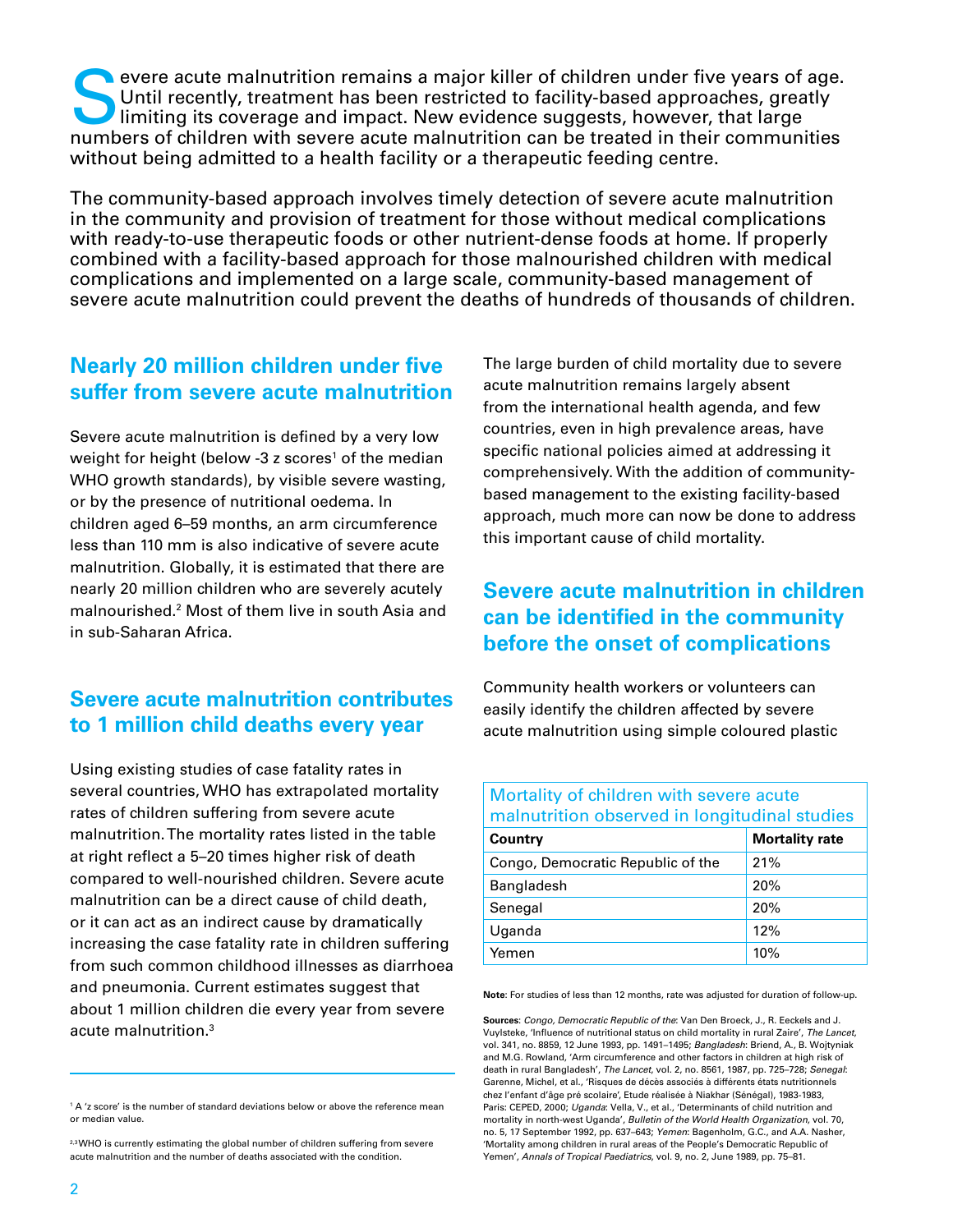strips that are designed to measure mid-upper arm circumference (MUAC). In children aged 6–59 months, a MUAC less than 110 mm indicates severe acute malnutrition, which requires urgent treatment. Community health workers can also be trained to recognize nutritional oedema of the feet, another sign of this condition.

Once children are identified as suffering from severe acute malnutrition, they need to be seen by a health worker who has the skills to fully assess them following the Integrated Management of Childhood Illness (IMCI) approach. The health worker should then determine whether they can be treated in the community with regular visits to the health centre, or whether referral to in-patient care is required. Early detection, coupled with decentralized treatment, makes it possible to start management of severe acute malnutrition before the onset of lifethreatening complications.

# **Uncomplicated forms of severe acute malnutrition should be treated in the community**

In many poor countries, the majority of children who have severe acute malnutrition are never brought to health facilities. In these cases, only an approach with a strong community component can provide them with the appropriate care. Evidence shows that about 80 per cent of children with severe acute malnutrition who have been identified through active case finding, or through sensitizing and mobilizing communities to access decentralized services themselves, can be treated at home.

The treatment is to feed children a ready-to-use therapeutic food (RUTF) until they have gained adequate weight. In some settings it may be possible to construct an appropriate therapeutic diet using locally available nutrient-dense foods with added micronutrient supplements. However, this approach requires very careful monitoring because nutrient adequacy is hard to achieve.

In addition to the provision of RUTF, children need to receive a short course of basic oral medication to treat infections. Follow-up, including the provision

of the next supply of RUTF, should be done weekly or every two weeks by a skilled health worker in a nearby clinic or in the community.

## **Community-based management of severe acute malnutrition can have a major public health impact**

With modern treatment regimens and improved access to treatment, case-fatality rates can be as low as 5 per cent, both in the community and in health-care facilities. Community-based management of severe acute malnutrition was introduced in emergency situations. It resulted in a dramatic increase of the programme coverage and, consequently, of the number of children who were treated successfully – yielding a low case-fatality rate. The same approach can be used in non-emergency situations with a high prevalence of severe acute malnutrition, preventing hundreds of thousands of child deaths when applied at scale.

# **Ready-to-use therapeutic foods**

Children with severe acute malnutrition need safe, palatable foods with a high energy content and adequate amounts of vitamins and minerals. RUTF

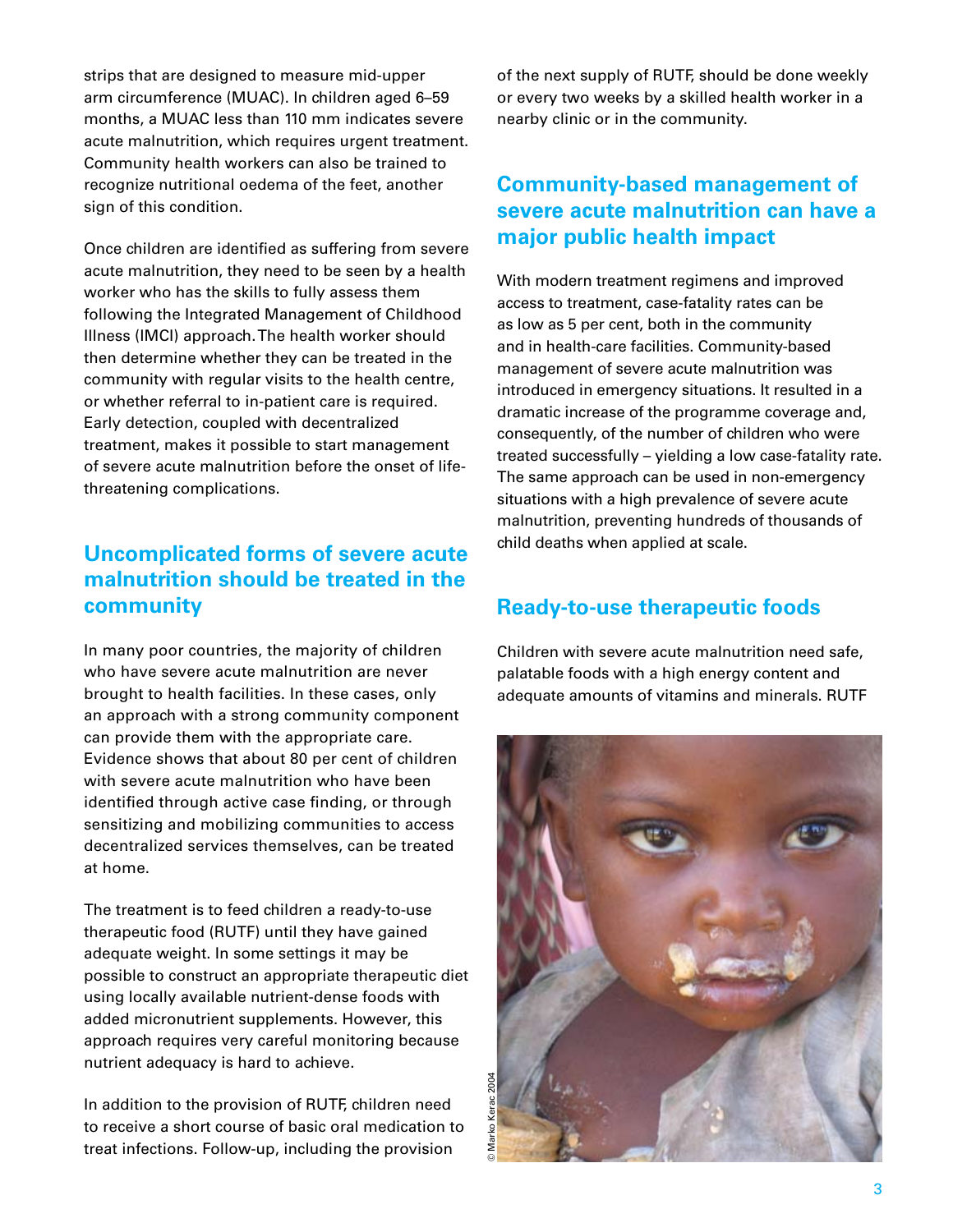

are soft or crushable foods that can be consumed easily by children from the age of six months without adding water. RUTF have a similar nutrient composition to F100, which is the therapeutic diet used in hospital settings. But unlike F100, RUTF are not water-based, meaning that bacteria cannot grow in them. Therefore these foods can be used safely at home without refrigeration and even in areas where hygiene conditions are not optimal.

When there are no medical complications, a malnourished child with appetite, if aged six months or more, can be given a standard dose of RUTF adjusted to their weight. Guided by appetite, children may consume the food at home, with minimal supervision, directly from a container, at any time of the day or night. Because RUTF do not contain water, children should also be offered safe drinking water to drink at will.

The technology to produce RUTF is simple and can be transferred to any country with minimal industrial infrastructure. RUTF cost about US\$3 per kilogram when locally produced. A child being treated for severe acute malnutrition will need 10–15 kg of RUTF, given over a period of six to eight weeks.

## **Community-based management of severe acute malnutrition in the context of high HIV prevalence**

The majority of HIV-positive children suffering from severe acute malnutrition will benefit from community-based treatment with RUTF. However, experience shows that rates of weight gain and

recovery are lower among these children than among those who are HIV-negative, and their casefatality rate is higher. The lower weight gain is probably related to a higher incidence of infections in children who are HIV-positive.

Given the overlap in presentation of severe acute malnutrition and HIV infection and AIDS in children, especially in poor areas, strong links between community-based management of severe acute malnutrition and AIDS programmes are essential. Voluntary counselling and testing should be available for children with severe acute malnutrition and for their mothers. If diagnosed as HIV-positive, they should qualify for cotrimoxazole prophylaxis to prevent the risk of contracting *Pneumocystis* pneumonia and other infections, and for antiretroviral therapy when indicated. At the same time, children who are known to be HIV-positive and who develop severe acute malnutrition should have access to therapeutic feeding to improve their nutritional status.

## **Ending severe acute malnutrition**

### Prevention first…

Investing in prevention is critical. Preventive interventions can include: improving access to high-quality foods and to health care; improving nutrition and health knowledge and practices; effectively promoting exclusive breastfeeding for the first six months of a child's life where appropriate; promoting improved complementary feeding practices for all children aged 6–24 months — with a focus on ensuring access to age-appropriate complementary foods (where possible using locally available foods); and improving water and sanitation systems and hygiene practices to protect children against communicable diseases.

#### …but treatment is urgently needed for those who are malnourished

Severe acute malnutrition occurs mainly in families that have limited access to nutritious food and are living in unhygienic conditions, which increase the risk of repeated infections. Thus, preventive programmes have an immense job to do in the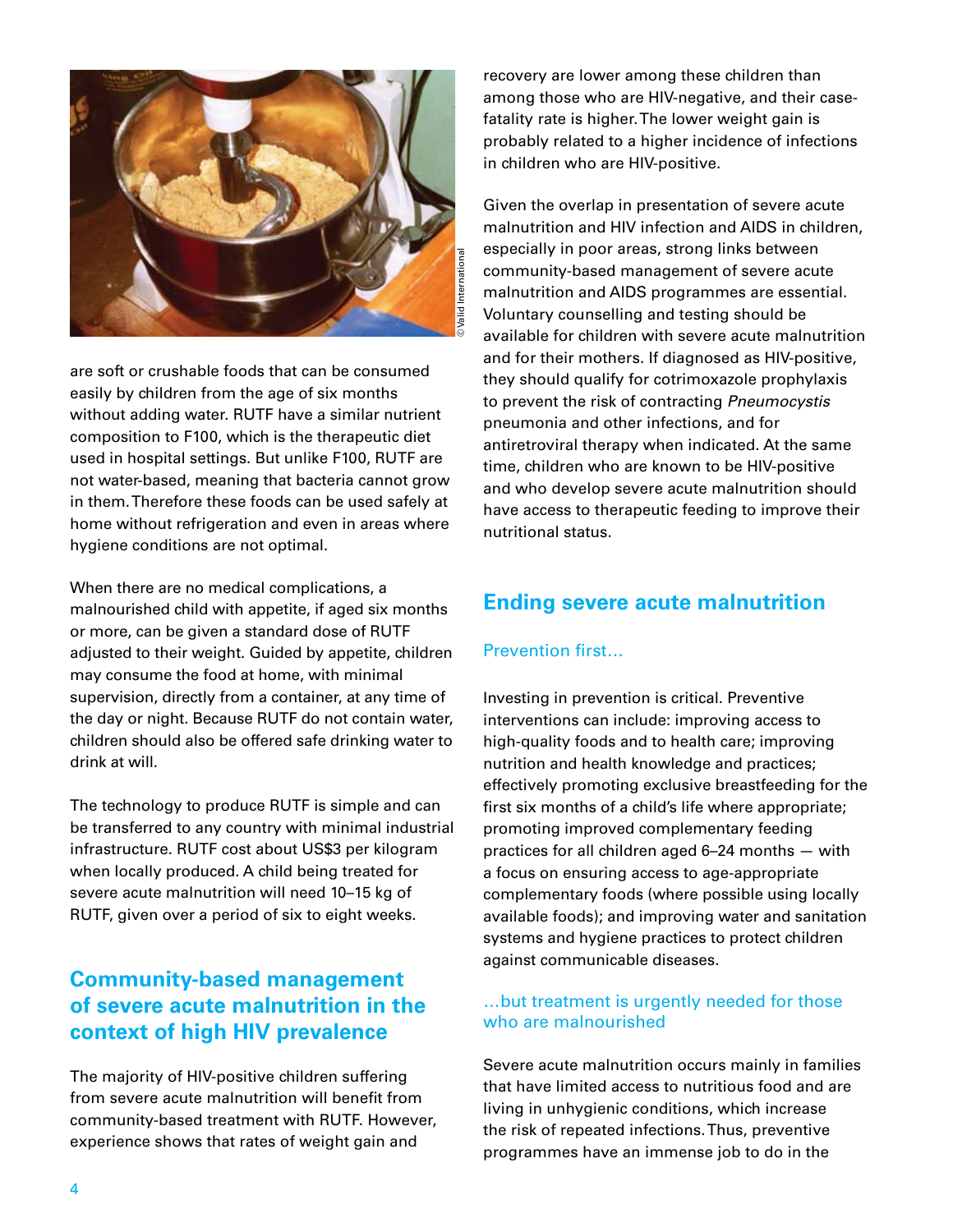context of poverty, and in the meantime children who already are suffering from severe acute malnutrition need treatment.

In May 2002, the Fifty-Fifth World Health Assembly endorsed the Global Strategy for Infant and Young Child Feeding, which recommends actively searching for malnourished infants and young children so they can be identified and treated. The development of the community-based approach for the management of severe acute malnutrition should provide a new impetus for putting this recommendation into practice. It is urgent, therefore, that this approach, along with preventive action, be added to the list of cost-effective interventions to reduce child mortality.

## **What countries can do**

### Countries can save children's lives by:

- Adopting and promoting national policies and 1. programmes that:
	- Ensure that national protocols for the management of severe acute malnutrition (based, if necessary, on the provision of RUTF) have a strong community-based component that complements facility-based activities. •
	- Achieve high coverage of interventions aimed at identifying and treating children in all parts of the country and at all times of the year through effective community mobilization and active case finding. •
	- Provide training and support for community health workers to identify children with severe acute malnutrition who need urgent treatment and to recognize those children with associated complications who need urgent referral. •
	- Establish adequate referral arrangements for children suffering from complicated forms of severe acute malnutrition so they can receive adequate inpatient treatment.
	- Provide training for improved management of severe acute malnutrition at all levels, involving an integrated approach that includes community- and facility-based components. •
- 2. Providing the resources needed for management of severe acute malnutrition, including:
	- Making RUTF available to families of children with severe acute malnutrition through a network of community health workers or community-level health facilities, preferably by encouraging the local food industry to produce RUTF in settings where families do not have access to appropriate local foods. •
	- Ensuring funding to provide free treatment of severe acute malnutrition because affected families are often among the poorest. •
- 3. Integrating the management of severe acute malnutrition with other health activities, such as:
	- Preventive nutrition initiatives, including promotion of breastfeeding and appropriate complementary feeding, and provision of relevant information, education and communication (IEC) materials. •
	- Activities related to the Integrated Management of Childhood Illness at firstlevel health facilities and at the referral level, and initiating such activities where they do not exist. •

### WHO, WFP, SCN, UNICEF and other partners will support these actions by:

- Mobilizing resources to support implementation of these recommendations. •
- Facilitating the local production or procurement of RUTF for countries with a high prevalence of severe acute malnutrition in communities where access to nutrient-dense foods is limited.  $\bullet$
- Supporting the development and evaluation of nutrition rehabilitation protocols based on local foods in countries where poor families have access to nutrient-dense foods. •
- Working with governments and the private sector, including non-governmental organizations, to rapidly disseminate these recommendations and build capacity for their implementation. •
- Conducting operations research to refine protocols of community-based management of severe acute malnutrition. •
- Jointly implementing expanded communitybased programmes to combat severe acute malnutrition in major humanitarian emergency situations.  $\bullet$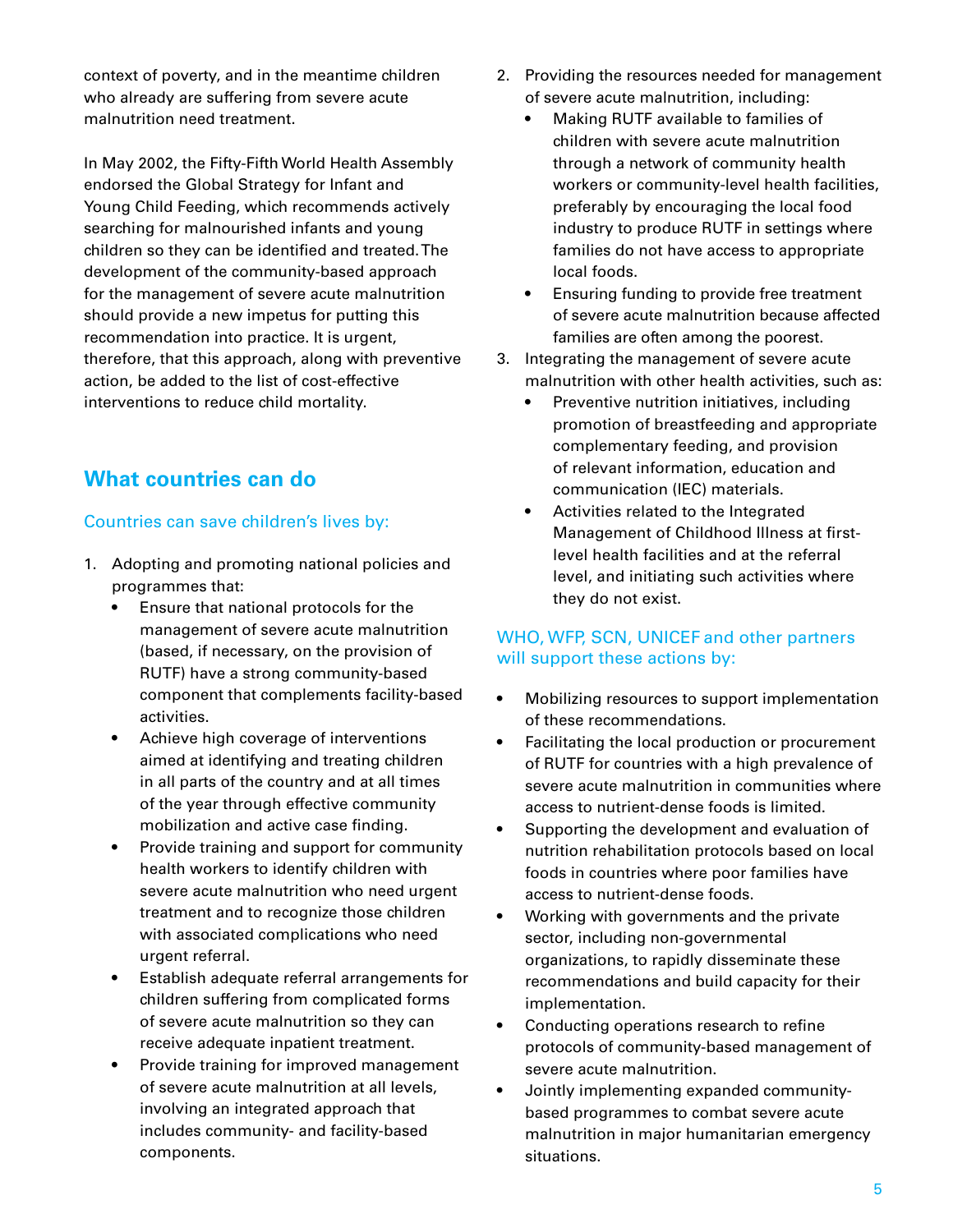## **Technical annex**

#### Ready-to-use therapeutic foods

Ready-to-use therapeutic foods (RUTF) are highenergy, fortified, ready-to-eat foods suitable for the treatment of children with severe acute malnutrition. These foods should be soft or crushable and should be easy for young children to eat without any preparation. At least half of the proteins contained in the foods should come from milk products.

#### Nutritional composition

Moisture content 2.5% maximum Energy 520–550 Kcal/100 g Proteins 10%–12% total energy Lipids 45%–60% total energy Sodium 290 mg/100 g maximum Potassium 1,110–1,400 mg/100 g Calcium 300–600 mg/100 g Phosphorus (excluding phytate) 300–600 mg/100 g Magnesium 80–140 mg/100 g Iron 10–14 mg/100 g Zinc 11–14 mg/100 g Copper 1.4–1.8 mg/100 g Selenium 20–40 µg Iodine 70–140 µg/100 g Vitamin A 0.8–1.1 mg/100 g Vitamin D 15–20 µg/100 g Vitamin E 20 mg/100 g minimum Vitamin K 15–30 µg/100 g Vitamin B1 0.5 mg/100 g minimum Vitamin B2 1.6 mg/100 g minimum Vitamin C 50 mg/100 g minimum Vitamin B6 0.6 mg/100 g minimum Vitamin B12 1.6 µg/100 g minimum Folic acid 200 µg/100 g minimum Niacin 5 mg/100 g minimum Pantothenic acid 3 mg/100 g minimum Biotin 60 µg/100 g minimum n-6 fatty acids 3%–10% of total energy n-3 fatty acids 0.3%–2.5% of total energy

**Note:** Although RUTF contain iron, F100 does not. The composition of F100 can be found in *Management of Severe Malnutrition: A manual for physicians and other senior health workers*, World Health Organization, Geneva, 1999 (available online at <http://www.who.int/nutrition/publications/en/manage\_severe\_malnutrition\_eng.pdf>).

**Safety:** The food should be free from objectionable matter. It must not contain any substance originating from microorganisms or any other

poisonous or deleterious substances, including antinutritional factors, heavy metals or pesticides in amounts that may represent a hazard to health.

| <b>Maximum toxin levels</b>                                                                                                                                   |                                                                                                                                                                               |  |
|---------------------------------------------------------------------------------------------------------------------------------------------------------------|-------------------------------------------------------------------------------------------------------------------------------------------------------------------------------|--|
| Aflatoxin level<br>Microorganism content<br>Coliform test<br>Clostridium perfringens<br>Yeast<br>Moulds<br>Pathogenic Staphylococci<br>Salmonella<br>Listeria | 5 ppb maximum<br>10,000/g maximum<br>negative in 1 g<br>negative in 1 g<br>maximum 10 in 1 g<br>maximum 50 in 1 g<br>negative in 1 g<br>negative in 125 g<br>negative in 25 g |  |
|                                                                                                                                                               |                                                                                                                                                                               |  |

The product should comply with the Recommended International Code of Hygienic Practice for Foods for Infants and Children of the Codex Alimentarius Standard CAC/RCP 21-1979 (available at <http://www.codexalimentarius.net/download/ standards/297/CXP\_021e.pdf>). All added mineral salts and vitamins should be on the Advisory List of Mineral Salts and Vitamin Compounds for Use in Foods for Infants and Children of the Codex Alimentarius Standard CAC/GL 10-1979 (available at <http://www.codexalimentarius.net/download/ standards/300/CXG\_010e.pdf>).

The added minerals should be water-soluble and should not form insoluble components when mixed together. The food should have a mineral composition that will not alter the acid base metabolism of children with severe acute malnutrition. In particular, it should have a moderate positive non-metabolizable base sufficient to eliminate the risk of metabolic acidosis. The non-metabolizable base can be approximated by the formula: estimated absorbed millimoles (sodium + potassium + calcium + magnesium) - (phosphorus + chloride). The mineral mix recommended for F100 by WHO is an example of a mineral mix with a suitable positive non-metabolizable base.

Information on producing RUTF locally is available at <http://www.who.int/child-adolescent-health/ New\_Publications/NUTRITION/CBSM/tbp\_4.pdf>.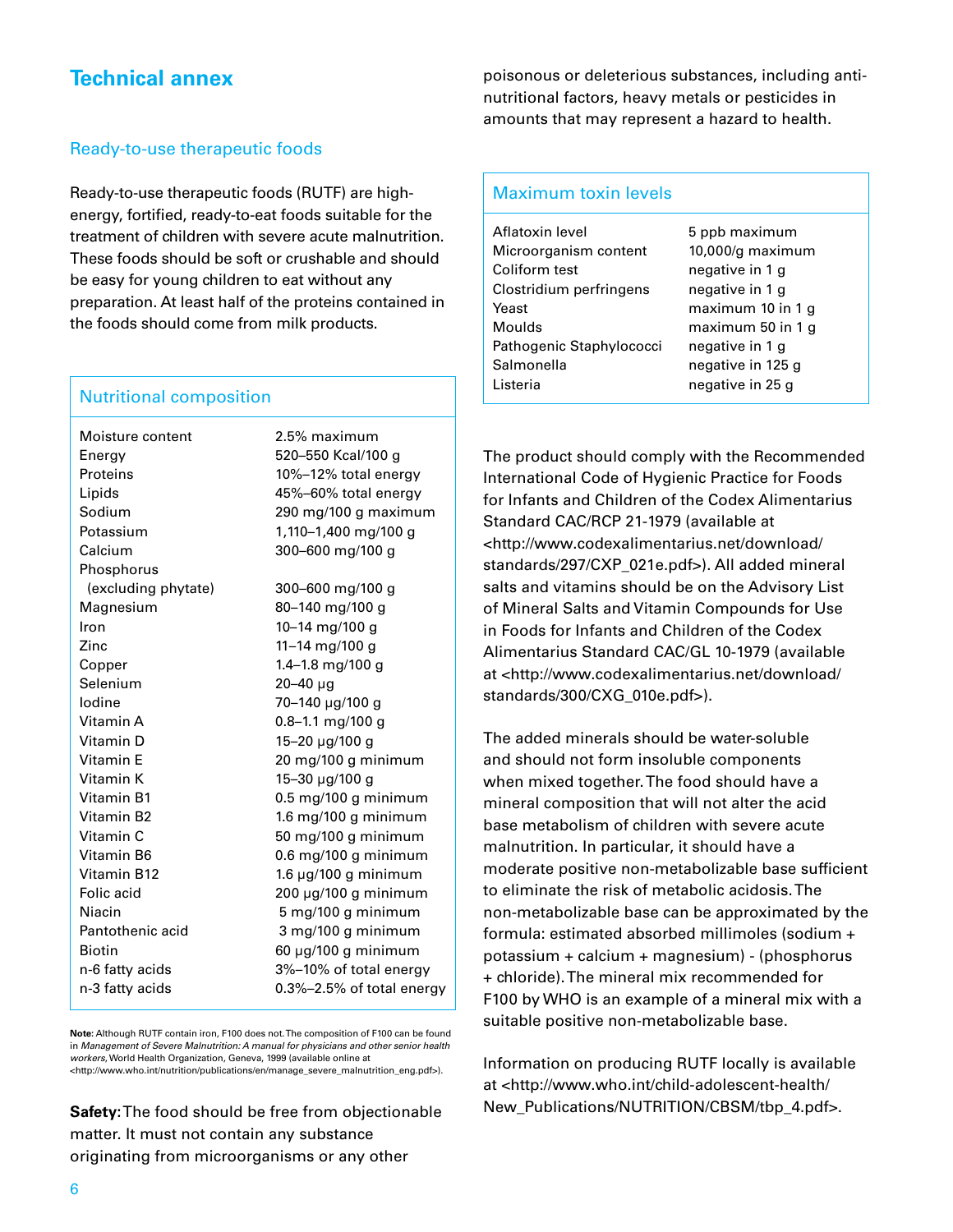## **References**

Ciliberto, Michael A., et al., 'Comparison of home-based therapy with ready-to-use therapeutic food with standard therapy in the treatment of malnourished Malawian children: A controlled, clinical effectiveness trial', *The American Journal of Clinical Nutrition*, vol. 81, no. 4, 2005, pp. 864–870.

Collins, Steve, 'Changing the way we address severe malnutrition during famine', *The Lancet*, vol. 358, 11 August 2001, pp. 498–501.

Collins, Steve, and Kate Sadler, 'Outpatient care for severely malnourished children in emergency relief programmes: A retrospective cohort study', *The Lancet*, vol. 360, 7 December 2002, pp. 1824–1830.

Collins, Steve, et al., 'Management of severe acute malnutrition in children', *The Lancet*, vol. 368, no. 9551, 2 December 2006, pp. 1992–2000.

Diop, El Hadji Issakha, et al., 'Comparison of the efficacy of a solid ready-to-use food and a liquid, milk-based diet for the rehabilitation of severely malnourished children: A randomized trial', *The American Journal of Clinical Nutrition*, vol. 78, no. 2, August 2003, pp. 302–307.

Gross, Rainer, and Patrick Webb, 'Wasting time for wasted children: Severe child undernutrition must be resolved in nonemergency settings', *The Lancet*, vol. 367, no. 9517, 8 April 2006, pp. 1209–1211.

Manary, Mark J., et al., 'Home based therapy for severe malnutrition with ready-to-use food', *Archives of Disease in Childhood*, vol. 89, June 2004, pp. 557–561.

Navarro-Colorado, Carlos, and Stéphanie Laquière, 'Clinical trial of BP100 vs F100 milk for rehabilitation of severe malnutrition', *Field Exchange*, vol. 24, March 2005, pp. 22–24, <http://www. ennonline.net/fex/24/Fex24.pdf>, accessed January 2007.

Prudhon, Claudine, et al., 'WHO, UNICEF, and SCN Informal Consultation on Community-Based Management of Severe Malnutrition in Children', SCN Nutrition Policy Paper No. 21, *Food and Nutrition Bulletin*, vol. 27, no. 3 (supplement), 2006, available at <http://www.who.int/child-adolescent-health/ publications/NUTRITION/CBSM.htm>, accessed January 2007.

Sandige, H., et al., 'Home-based treatment of malnourished Malawian children with locally produced or imported ready-touse food', *Journal of Paediatric Gastroenterology and Nutrition*, vol. 39, no. 2, August 2004, pp. 141–146.

World Health Organization and UNICEF, *Global Strategy for Infant and Young Child Feeding*, WHO, Geneva, 2003, <http://www. who.int/nutrition/publications/gs\_infant\_feeding\_text\_eng.pdf>, accessed January 2007.

World Health Organization, *Management of Severe Malnutrition: A manual for physicians and other senior health workers*, WHO, Geneva, 1999, <http://www.who.int/nutrition/publications/en/ manage\_severe\_malnutrition\_eng.pdf>, accessed January 2007.